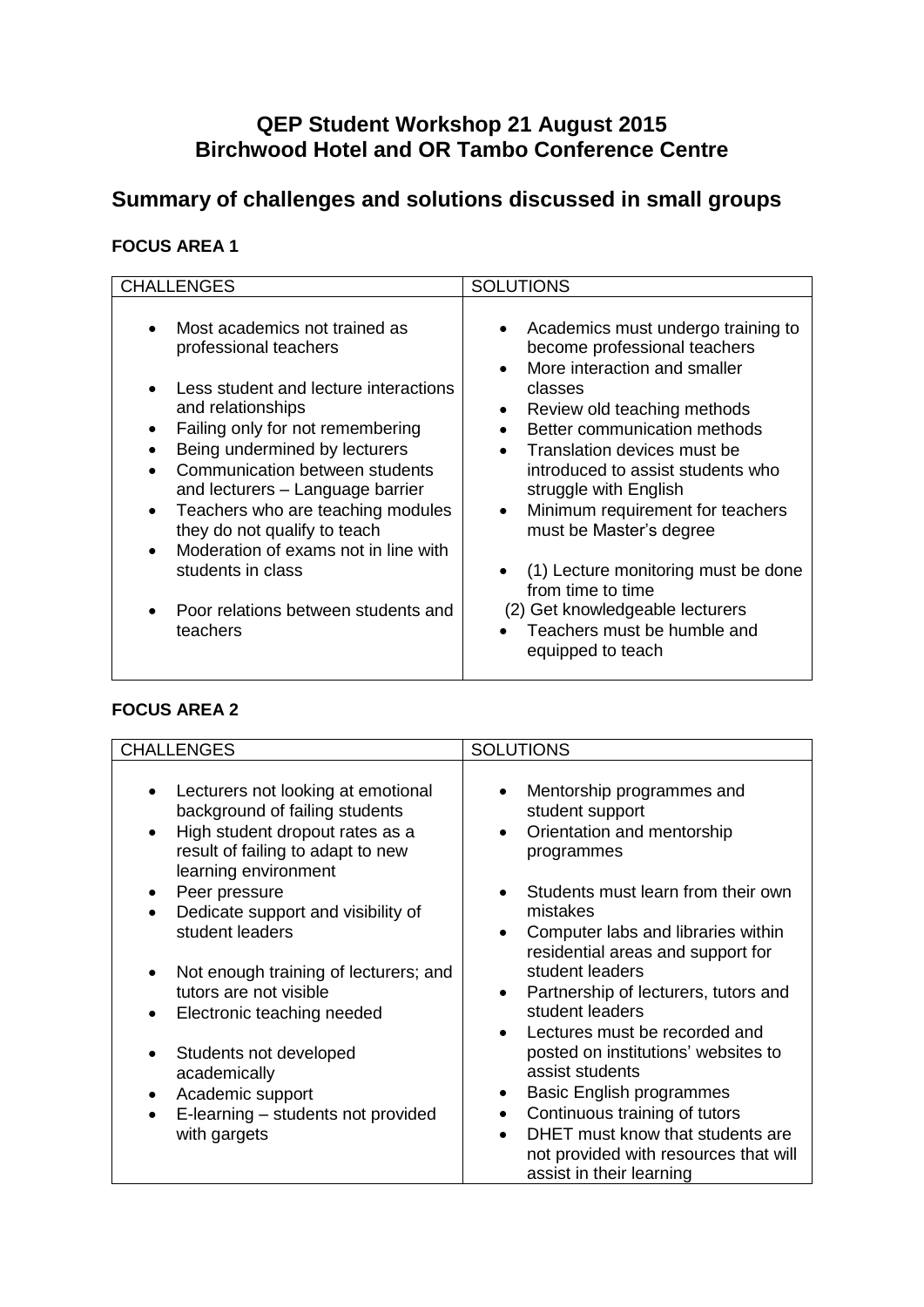#### **FOCUS AREA 3**

| <b>CHALLENGES</b>                                                                                                                                                                            | <b>SOLUTIONS</b>                                                                                                                                                                                                                                                                                                         |
|----------------------------------------------------------------------------------------------------------------------------------------------------------------------------------------------|--------------------------------------------------------------------------------------------------------------------------------------------------------------------------------------------------------------------------------------------------------------------------------------------------------------------------|
| Poor security on campus<br>Many student in one class<br>$\bullet$<br>Books with missing pages<br>$\bullet$<br>Poor infrastructure<br>Shortage of books and library<br>$\bullet$<br>resources | • 24 hours security and installation of<br><b>CCTV</b> cameras<br>Increase in appointment of lecturers<br>$\bullet$<br>Continuous monitoring of state of<br>$\bullet$<br>books used<br>Infrastructure must be user friendly<br>$\bullet$<br>for disabled students<br>• 24 hour study area and distribution<br>of tablets |

### **FOCUS AREA 4**

| <b>CHALLENGES</b>                                                                                       | <b>SOLUTIONS</b>                                                   |
|---------------------------------------------------------------------------------------------------------|--------------------------------------------------------------------|
| Lack of academic counsellors to<br>$\bullet$<br>counsel students before they apply<br>for qualification | Employment of academic<br>$\bullet$<br>counsellors                 |
| <b>Financial exclusion</b><br>$\bullet$                                                                 | Government and Private sector must<br>invest more and provide more |
| High application fees<br>$\bullet$                                                                      | bursaries                                                          |
| Lack of information for university<br>$\bullet$                                                         | Online applications                                                |
| prospective students                                                                                    | Universities must inform prospective<br>$\bullet$                  |
|                                                                                                         | students of qualifications they offer,                             |
|                                                                                                         | elements and challenges they are                                   |
|                                                                                                         | likely to encounter                                                |

## **Feedback in plenary from the groups**

**Focus Area 1: Enhancing academics as teachers**

Table 1: Under qualified lecturers Raise concerns with council and senate Researcher versus lecturer; passion for teaching subject Lectures diversity

Table 2: Accountability; Checks, communication Training; Evaluations

Table 3: Criteria for the selection/appointments of lecturers Language and cultural barriers

Table 4: Poor relations between lecturers and students Lecturers with poor teaching methods/skills Student-lecturer ratio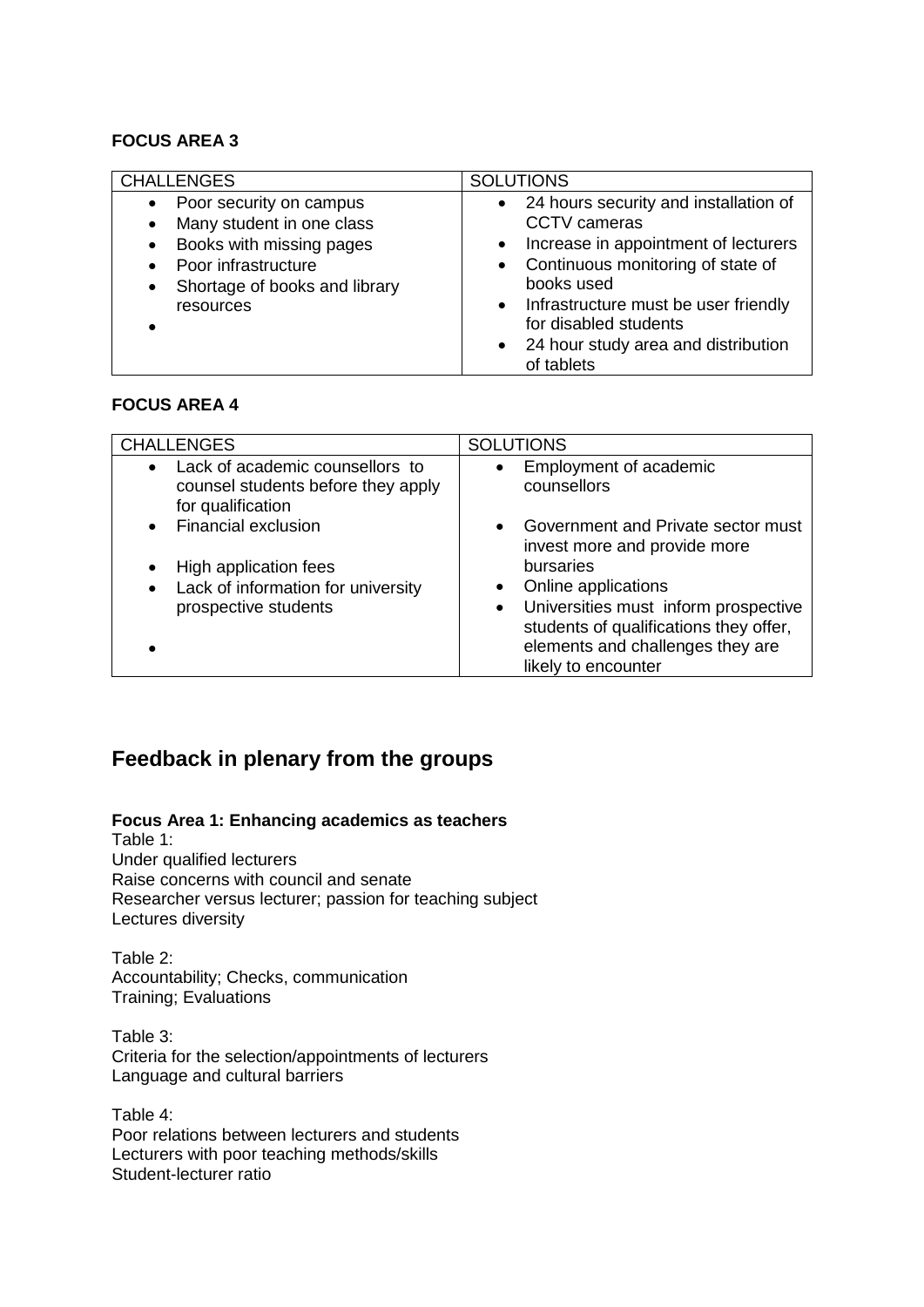Inconsistencies in marking Inadequate learning resources (LANs, library and etc.) Poorly designed curriculum e.g. course outline not clear on assessments

Table 5:

There should be a minimum requirement for lecturers e.g. a lecturer should have masters Lecturers should have a certain programme they undergo before they can teach; they should have some sort of training

Lecturers should be monitored from time to time

Table 6:

Communication – language barrier

There should be efforts made to bridge the gap between the lecturer and the student i.e. translation devices

Table 7: The methods of teaching should be reviewed (Are they still relevant) Social dynamics

Table 8:

Poor communication between students and teachers There should be introductory courses (jargon) Lack/poor training Culture and diversity Resources

Table 9:

Teacher training – obtaining a particular qualification to lecture/teach Student and Lecturer interactions/relationship need to be enhanced Use of available technology e.g. social media and Cyber interactive platforms Broader scope of academic material and variety of sources of reference

Table 10:

University academic staff (lecturers) are not qualified teachers, not professionally trained teachers

Academic staff should undergo teaching training

#### **Focus Area 2: Enhancing student support and development**

Table 1: **Transformation** Access Resources Reviewed curriculum; work ready student Basic skills first year support

Table 2: Awareness; duty of student leaders to bring about awareness of support mechanisms synergy

Table 3: Additional academic support Extracurricular activities Counselling for emotional support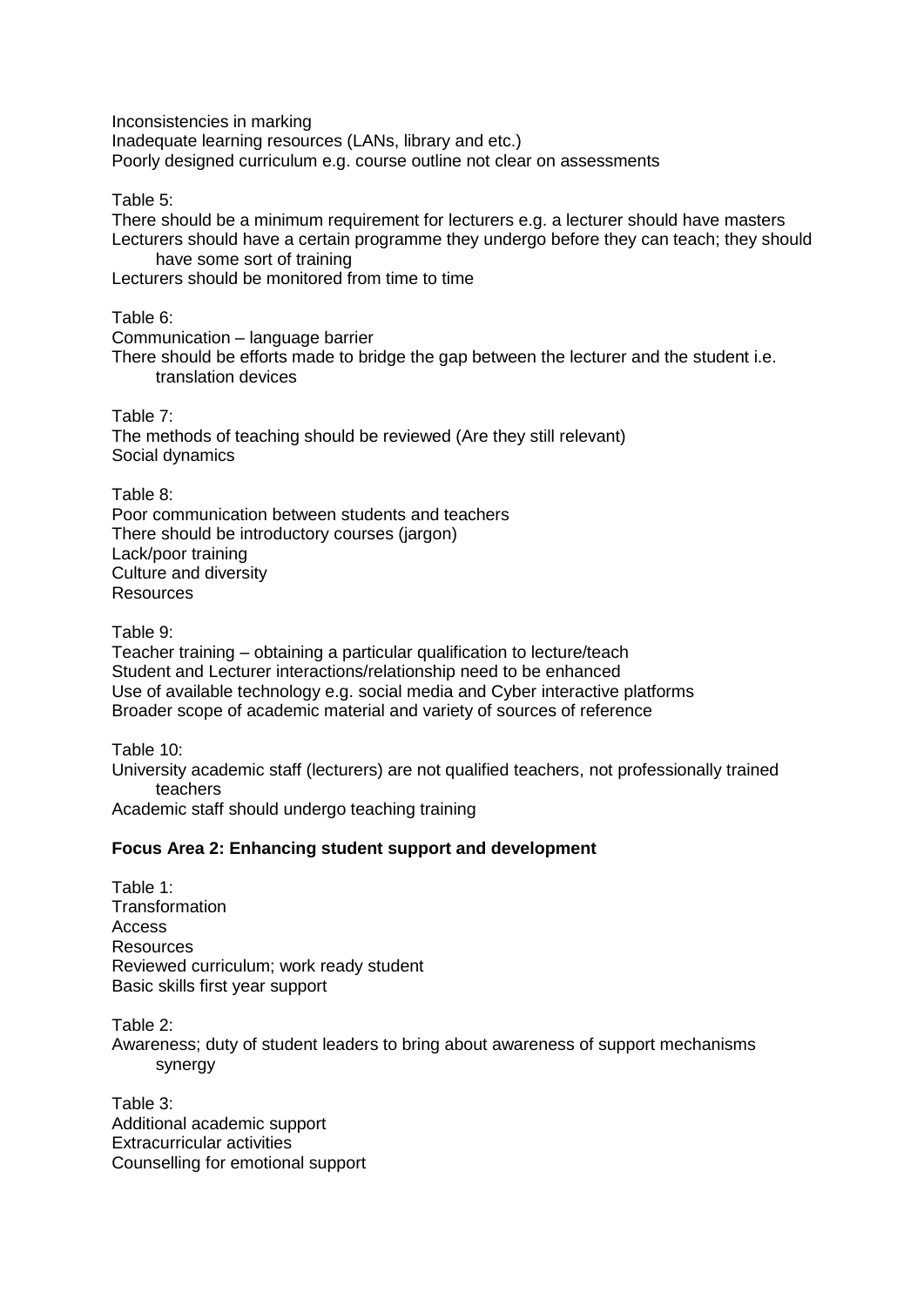Appoint a specialist to assess the impact a module/subject has on a student e.g. emotional impact

Table 4:

Provision of Wi-Fi in all universities Electronic teaching aids Proper career guidance Incentivise senior students to tutor (training them in advance to become lecturers)

Table 5:

Focus is only materialistic (no academic support) e.g. there is a language barrier which prevents students from understanding simple tasks

There should be an introductory or Basic English programme

Academic support; There should be mentorship programmes for undergraduates and even at postgraduates

Discouragement from officials regarding student politics

Table 6:

Academic Development Officers/tutors - No proper training and they are limited; they are far more less than the number of students who need their assistance.

Fundraise as students and SRC'S for the tutor's training programs

The ability of the university to produce employable graduates both nationally and internationally

Conducive learning environment e.g. safety

Free access to all students that are academically deserving

Free Quality Education e.g. NSFAS, Bursaries from the university or any source of funding from the university

Table 7:

Failure to adapt to the new environment; especially first year students

Make sure that these programs like mentorship and orientation are implemented throughout the year and also have leadership development programs

Table 8: Social issues: Peer pressures Dating lecturers and fellow students Alcohol experimentation or drugs Independency Encounting vultures such as senior student/SRC

Table 9: Dedicated student support personal Departmental Support Psychologists to address issues of mental health and social issues Career guidance **Tutors** Residences must be a conducive place of learning Mentorship programs in residences Study halls and computer labs in residences and libraries Works with academics to assist other students after hours in residences Visibility and marketing of student support structures Student disciplinary course (academic writing and ethics) Developing co-curriculum (leadership course and personal development)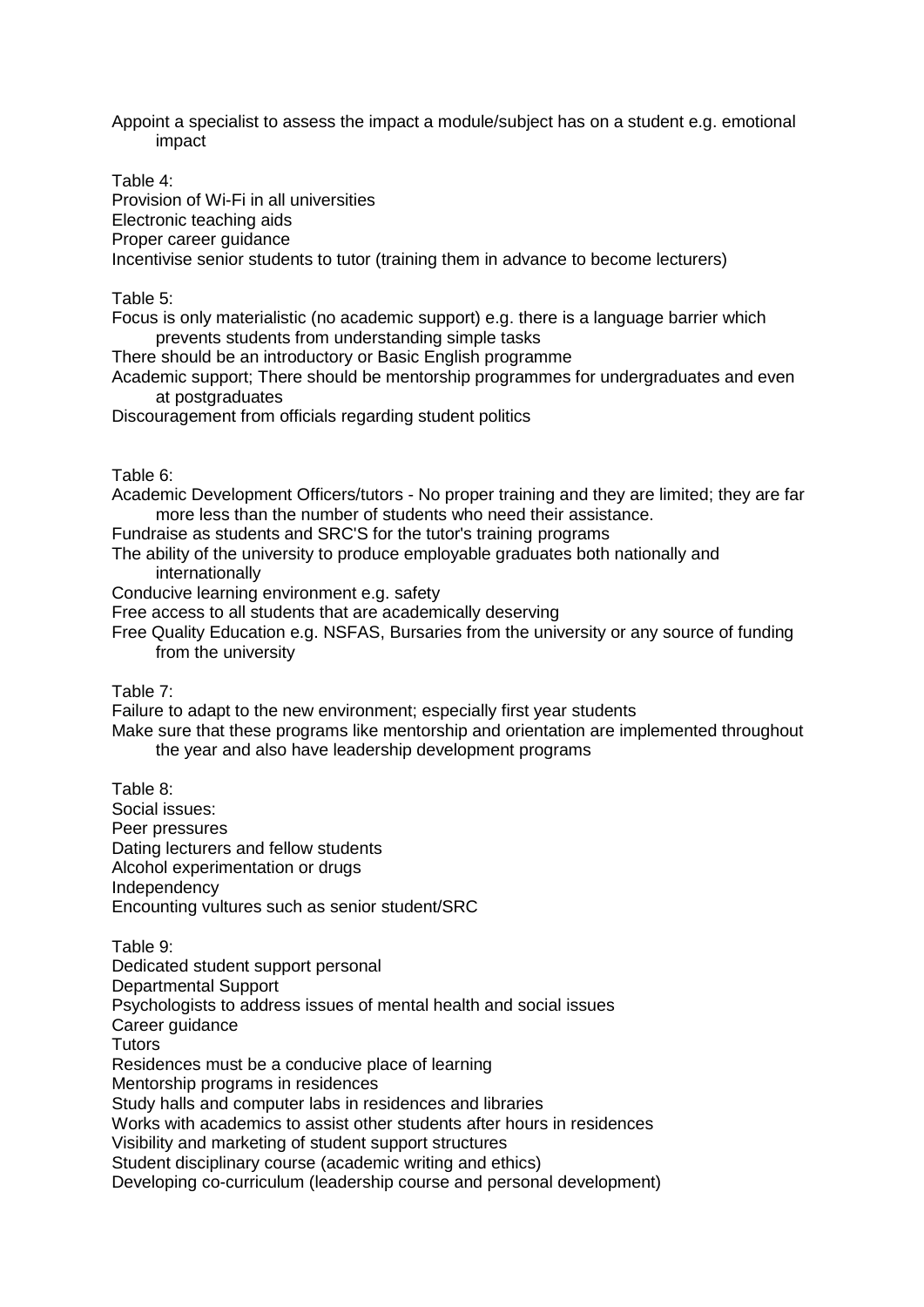Support (academic) for student leadership

Table 10:

Psychological support (specific attention to students in special needs and more professional staff in counselling)

Social support

Academic support (E-resources, divisional tutorials with feedback to lecturer: challenge; large classes)

Financial support

University must continuously support student staff (tutors, mentors and etc.)

#### **Focus Area 3: Enhancing the learning environment**

Table 1:

Changing teaching methods and tactics e.g. more interactive teaching More updated study material e.g. lecture slides from previous years should be used Study guides for modules to practise and self-learn – great for revision Making past papers/test or exam papers with memorandums available to students to

practise and to see how to apply their knowledge in a test - how to structure an answer and etc.

Additional time in a test to each answers/spelling/facts and etc.

Table 4: Provision of learning electronic aid Free Wi-Fi access and gadgets in all universities Sufficient study rooms in residences

Table 5:

Facilities/infrastructure for disabled students

Infrastructural development (accessibility of lecture halls/support room and soundproof lecture halls (residences and etc.)

E-learning materials (gadgets for online universities)

Table 6:

Inadequate facilities for e.g. outdated text books, limited study halls

Lack of proper infrastructure for disable students

Introduce electronic books

Ensure that all students are catered for even disabled students

Table 8: Maximise security Shortage of lecture halls and laboratories (facilities)

Table 9:

Universal WIFI

Residence should be required to be conducive and productive learning environments Residence proximity to university/ campus must be of walking distance for safety

Lecturer – student to staff ratio must be reasonable, therefore more lecturers must be hired to avoid having large class

Creative spaces (Art gallery/centre, music lab, innovation and technology labs/hubs, untraditional recreative activities)

Promote student to be involved in campus activity Increase equity